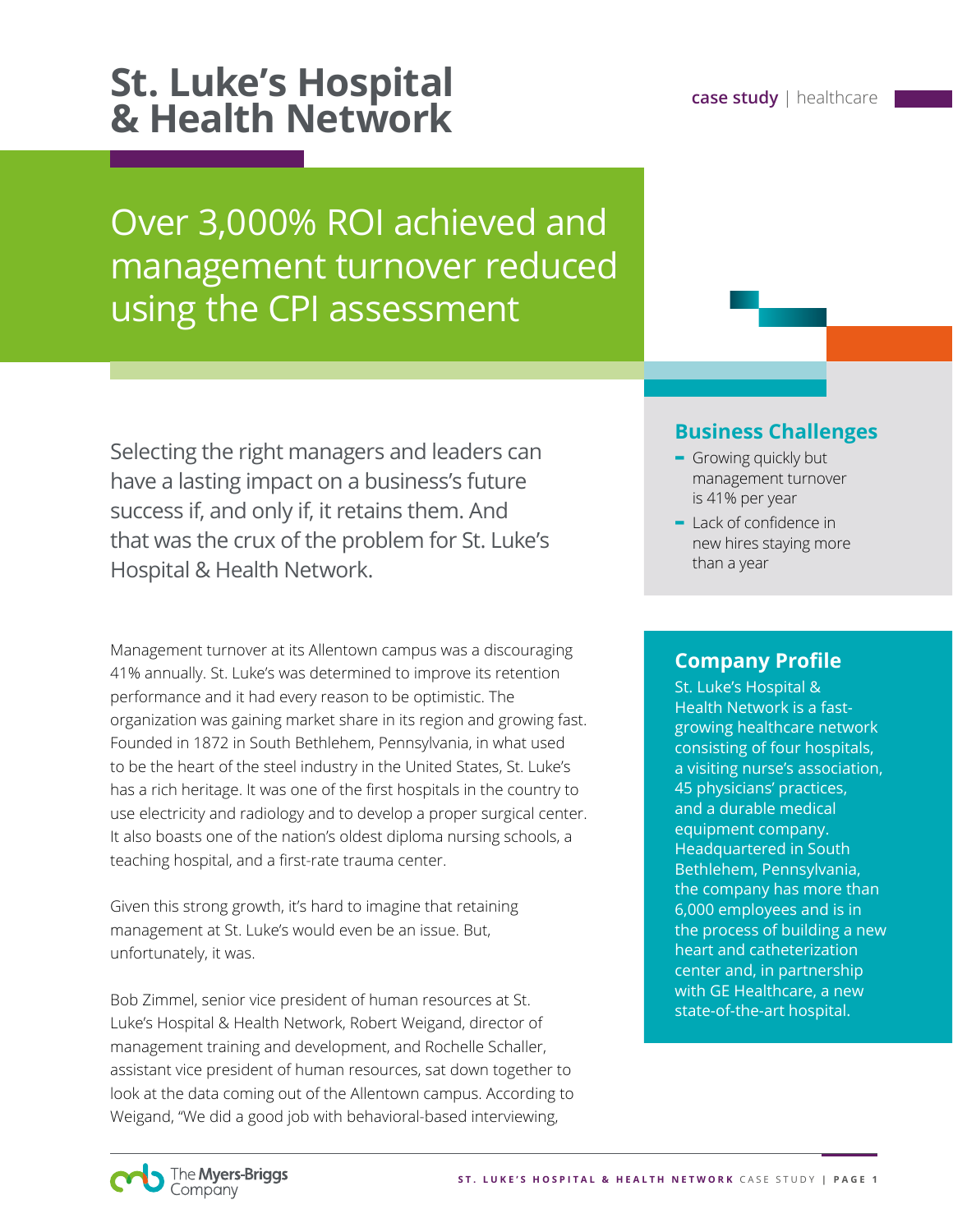asking the right kinds of questions, and getting the right people here. At least we thought we were doing a good job. Yet we were still running these high numbers of vacancies in the network. Too many managers were leaving after only 18 months. I decided to go back and see if there was an opportunity for us to gather more data at the hiring stage that might help us. And that's where our discovery of and journey into using the California Psychological Inventory ™ [CPI™ 434] instrument begins."

#### **Solution**

Working with Bonnie Hagemann, a Myers-Briggs Company consultant, St. Luke's learned that its 41% turnover rate was in line with management turnover rates in all sectors, not just healthcare.

Undeterred by this finding and unwilling to settle for the norm, Weigand, Zimmel, and Schaller set out to find an assessment tool that would help them get a better picture of candidates and ultimately make a better fit for the company. They turned to The Myers-Briggs Company, formerly CPP, Inc.

Explains Weigand, "Our long-term work as an organization with the Myers-Briggs Type Indicator® assessment and our widespread success with that tool made considering another Myers-Briggs Company instrument a no-brainer. It's kind of like buying a car you really like, especially if you have had it for years—you'll most likely go back to that same brand."

CPI 434 instrument provides a complex, yet highly accurate, portrait of an individual's professional and personal styles. Created in the 1950s by Harrison Gough, PhD, this assessment was the founding product of Consulting Psychologists Press (now The Myers-Briggs Company).

For more than 50 years, coaches, counselors, and human resource professionals have trusted this powerful tool to help them create efficient and productive organizations, promote teamwork, build leadership competencies, and find and develop employees who are destined for success. The 434-item version of the instrument provides unmatched validity and reliability as a dynamic and

## **Solution**

- **-** Implement the CPI™ 434 instrument with final-round management candidates
- **-** Use results to work with new hires for the first six months of employment and create an employee development plan
- **-** Effectively measure true leadership skill sets of a potential new manager and compare to previously successful managers at the institution

We are clearly on this journey to embed the [CPI™ 434] instrument into the culture of our organization. We think many have begun to embrace it.

#### **Robert Weigand,**

Director of Management Training and Development, St. Luke's Hospital & Health Network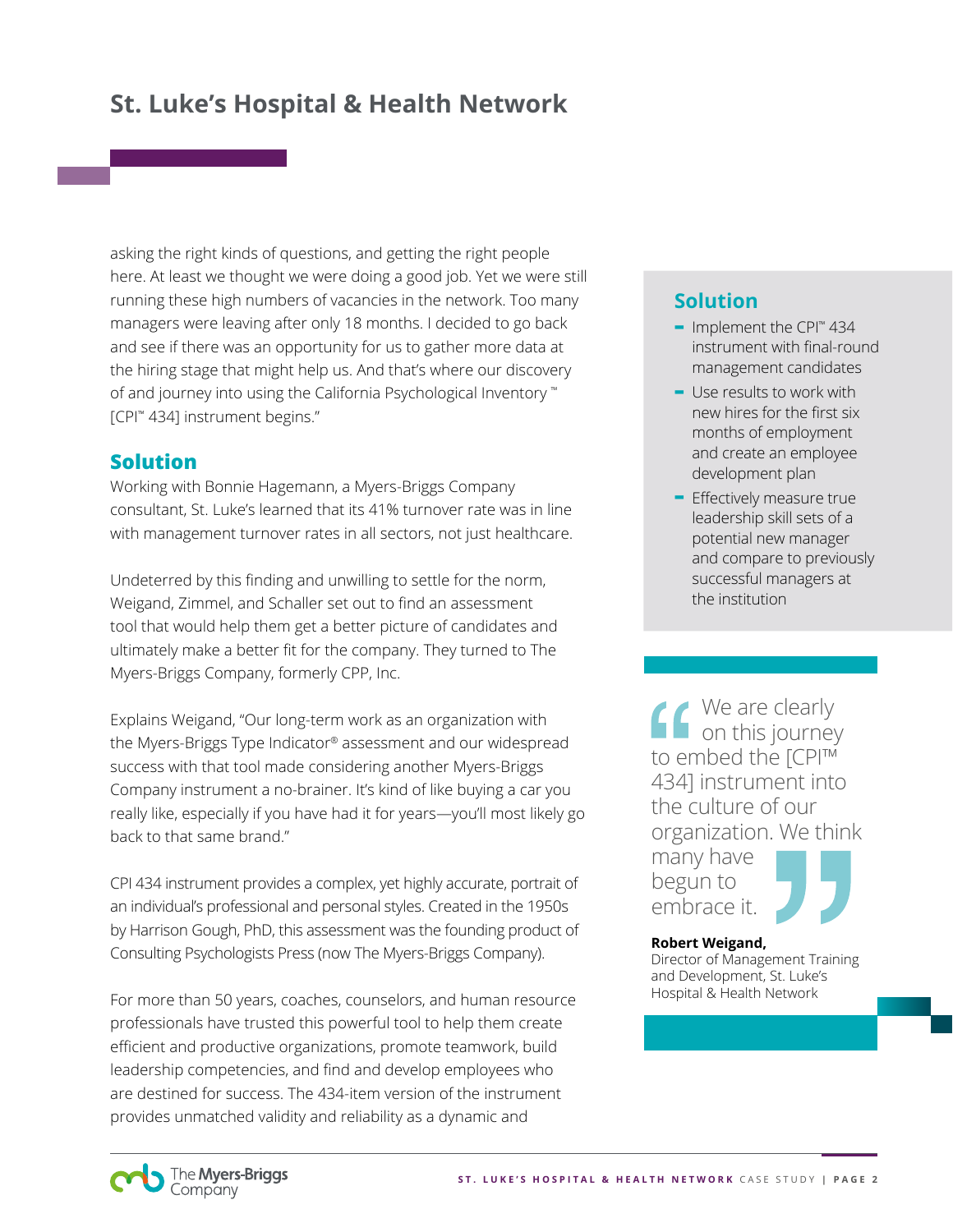objective measure of personality and behavior. It identifies traits in 20 different areas and compares the person taking the assessment to a representative sample of the U.S. population.

According to Weigand, "We stayed with the behavioral-based interviewing and didn't change anything in the whole hiring process except implementing the use of the CPI 434 tool." St. Luke's asks the top two or three candidates for a job to take the CPI 434 instrument through the Myers-Briggs Company's online assessment delivery site.

When the data come in, Weigand works with the recruiter or hiring manager to communicate the results and compare the finalists. St. Luke's began administering the CPI 434 assessment. Says Weigand, "In looking at the data over the last few years, I discovered some interesting results. I knew when I started that I wanted to come up with some longitudinal data collection on the CPI instrument. And, looking at the literature, no one had done this before. I wanted to see the return on investment [ROI], so I starting tracking the data on all the candidates taking the assessment. I did this for two years."

All the managers in the St. Luke's network were educated by Weigand about the assessment tool, what it is—and is not— what it is meant to do, and how the data are incorporated into the hiring process. Explains Weigand, "It is important to note that the CPI 434 data are not and should not be the sole determinant in the hiring process. Obtaining CPI 434 results became an additional piece of the process put in place to more effectively measure the true leadership skill sets of a potential new manager."

#### **Results**

Retention rates have improved significantly since the CPI 434 tool became part of the St. Luke's managerial hiring process. Says Weigand, "In just two years, we brought our 41% vacancy rate down to 10%. This means we now have a retention rate with our managers of 90%. When you look at the data on that, it's pretty phenomenal."

He continues, "The CPI 434 instrument has shown a remarkable ability to assess people. And while at first it was a little hard to get our people

### **Results**

- **-** Management turnover reduced
- **-** Improved new-hire development plans using CPI™ assessment results
- **-** Achieved over 3,000% ROI calculated for the cost of management replacement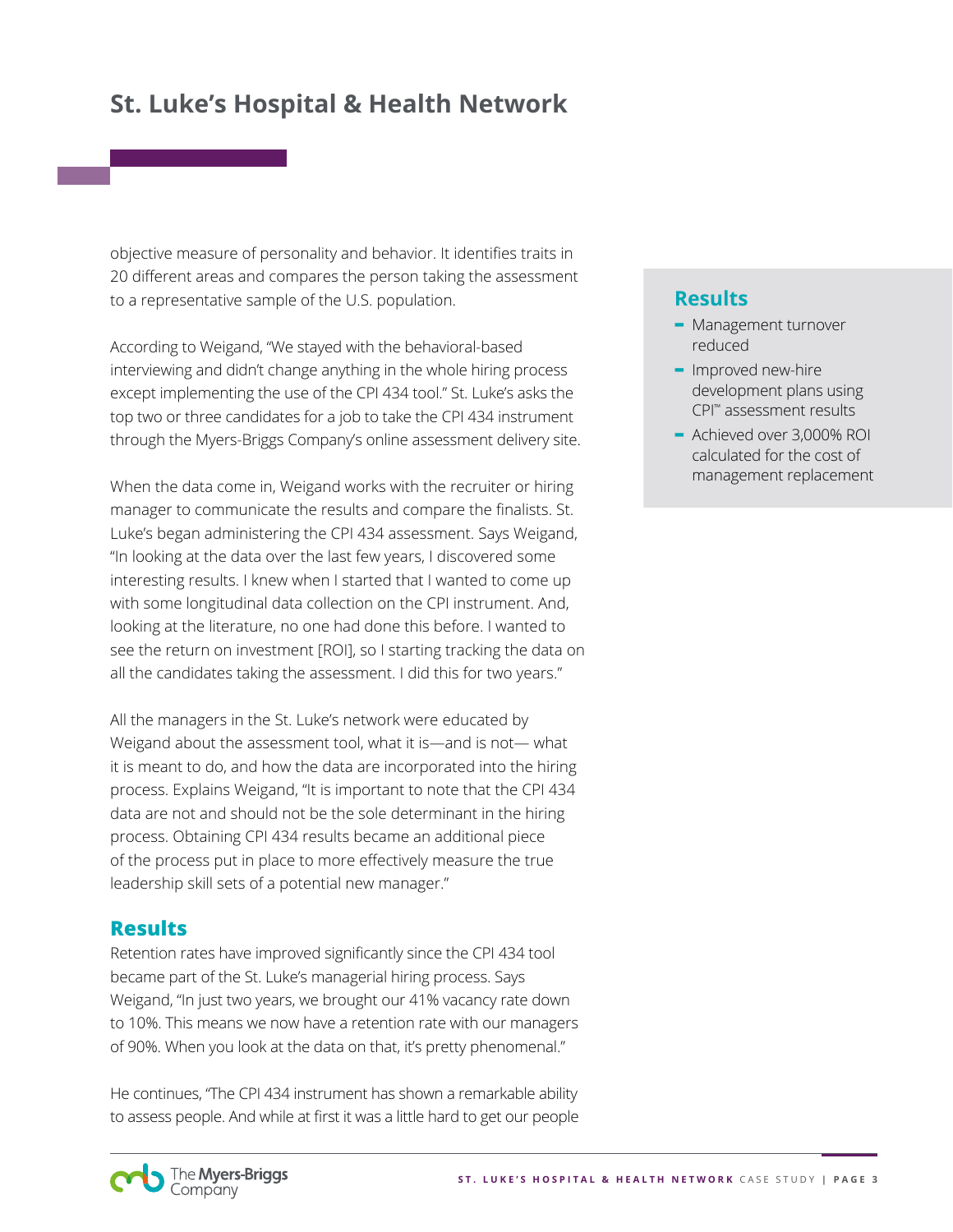to understand the benefits of this, we never force-fed them the instrument—we positioned it as an additional source of data that could provide good insight into an individual they might end up hiring."

In fact, Weigand was so convinced of the benefits of the CPI 434 instrument that he also introduced the CPI 260 ® assessment (so-named for its 260 items) to the organization as an abridged alternative to the CPI 434 tool. One of the presidents within the hospital network prefers to use the CPI 260 assessment but sees the same outcome benefits as with the full assessment.

To help him calculate the ROI of St. Luke's' use of the CPI 434 instrument, Weigand turned to Myers-Briggs Company consultant Hagemann. Looking at managerial salaries across the St. Luke's network, Weigand and Hagemann determined that the mean annual salary was around \$75,000 for managers (defined as supervisors to C-level executives) and that the cost to replace a manager ranged from 1.5 to 4 times the manager's annual salary.

To analyze the retention numbers, they opted for a conservative estimate of replacement cost—1.5 times salary. Based on that analysis, St. Luke's is saving more than \$623,000 a year—"even after you cost out our current 10% attrition rate," explains Weigand.

According to Weigand, the "return on investment is compelling at more than 3,100%. That ROI just jumps out at us. I mean, you can't get that anywhere, on anything!"

St. Luke's emphasizes that the CPI 434 instrument is not a screen or the sole determinant but believes it is one of many important pieces of data hiring managers should review. According to Weigand, "It has proved remarkably accurate when you look at the hires we've made using the instrument as part of the hiring process. The managers who were hired against the data have either left the organization or moved into other non-managerial positions. This instrument is really on target."

CPI 434 results are available through three different reports that provide a snapshot of the individual's results, highlighting the various dimensions of the instrument and where the candidate falls in relation to those dimensions. The results identify CPI type and analyze scores on 20 Folk Scales and seven Special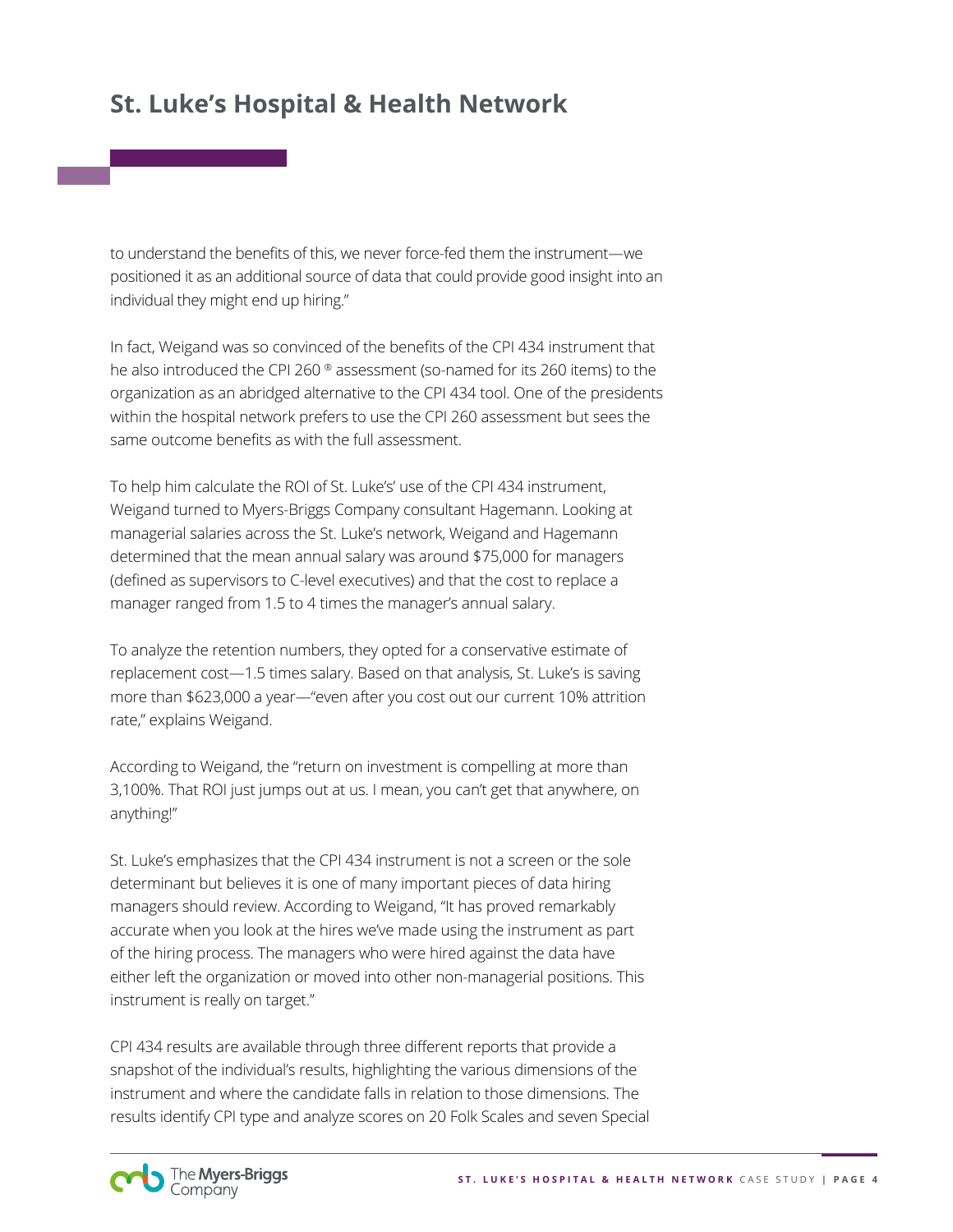Purpose Scales, including Creative Temperament, Managerial Potential, Work Orientation, Leadership Potential, Amicability, Tough-Mindedness, and Law Enforcement Orientation.

The interaction of all the different scores must be taken into account in a hiring situation. Weigand provides an example: "If we had someone who scored high on Dominance and low on Empathy, Flexibility, and Tough-Mindedness, for instance, that would be a difficult hire for us because of our particular environment. What these scores tell us is that this person is very competitive, very controlling, very heavy-handed without a lot of empathy. And since we don't make widgets but deal with human beings, we need a good score on the empathic side."

The CPI 434 assessment also comes with a built-in "validity indicator" that helps assess whether people are answering truthfully or simply answering the way they believe you want them to answer to secure employment.

Says Weigand, "In the two years I have been using the CPI 434 assessment, and in talking to Robert Devine (a Myers-Briggs Company expert on the CPI instruments and author of the CPI 260® Client Feedback Report Guide for Interpretation) about how to best interpret the results, I have started to get a strong sense of how really powerful this tool is and the impact it can have." He believes it is important to synthesize all the information and provide a complete story on a particular candidate, not just a couple of data points.

St. Luke's has been so impressed with the results so far that it is using the CPI 434 instrument for all potential hires at the manager level. In 2006, St. Luke's hired 22 managers using this tool and others.

From the very beginning, Weigand says, the vision has been to make the CPI 434 instrument a part of the network's professional development program. "We are a best-practices model in leadership development and organizational change. And we're also applying to become a Malcolm Baldrige National Quality Award Winner in leadership development and growth," adds Weigand, in reiterating St. Luke's' commitment to this area of leadership.

In addition to using the CPI 434 assessment as part of the hiring process, St. Luke's is also using the results as the basis for an employee development plan for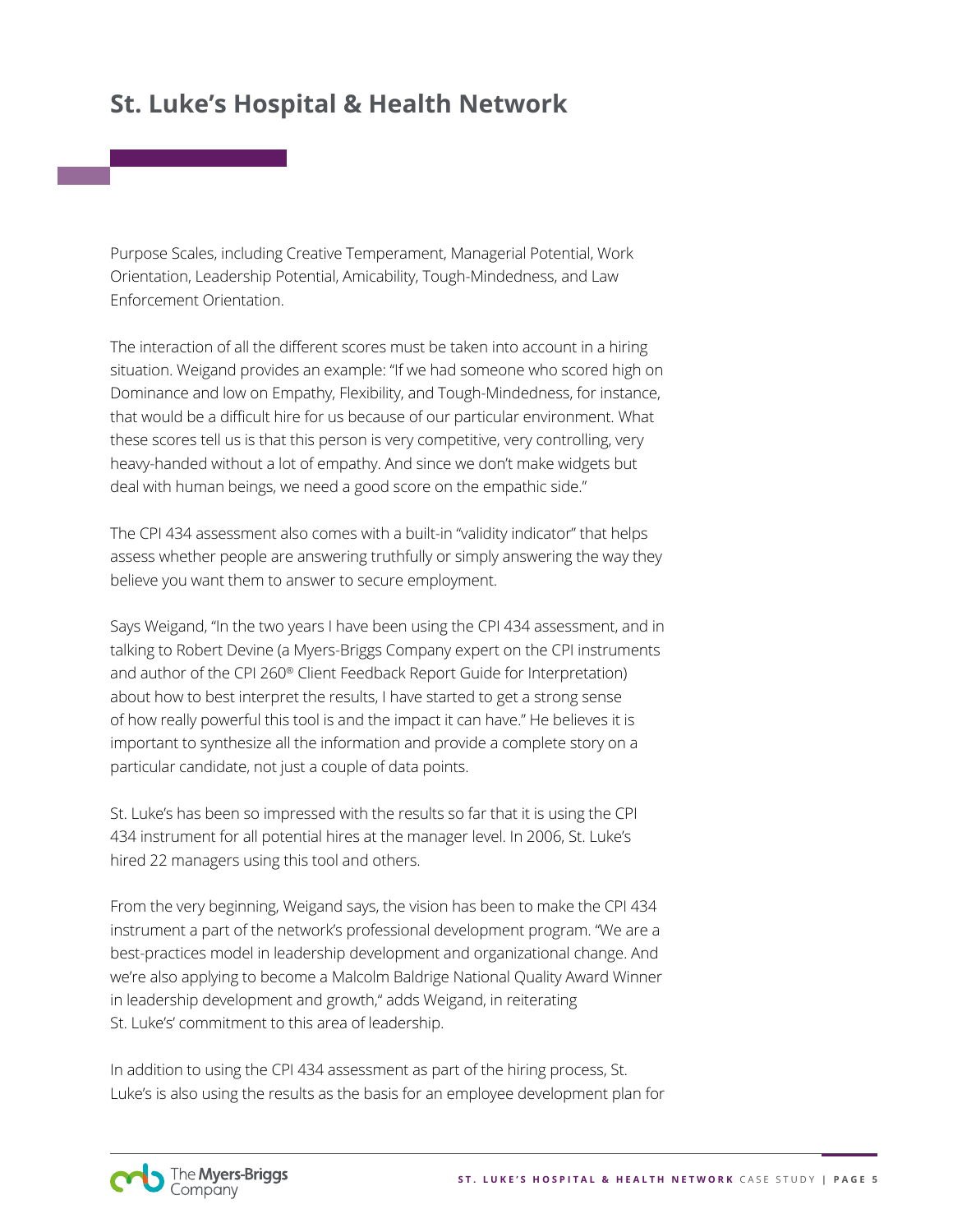new hires. Weigand uses the results to work with the new hires for the first six months—helping them see areas of strength and areas for improvements as managers.

Explains Weigand, "We use the CPI 434 assessment to help hire and develop employees. We are clearly on this journey to embed the instrument into the culture of our organization—we gave all the managers a basic overview of what we want to institute here. We think many have begun to embrace it. One hiring manager we're working with is determined to find a candidate that gets a favorable score, despite already turning down eight other candidates. He knows how accurate the assessment is and seems to think it is worth waiting to get a good score and good candidate."

Weigand credits the Myers-Briggs Company's Hagemann with coining a phrase that best summarizes the CPI 434 assessment: "the under-the-hood look at the person's character and leadership traits." Those qualities are clearly important to St. Luke's.